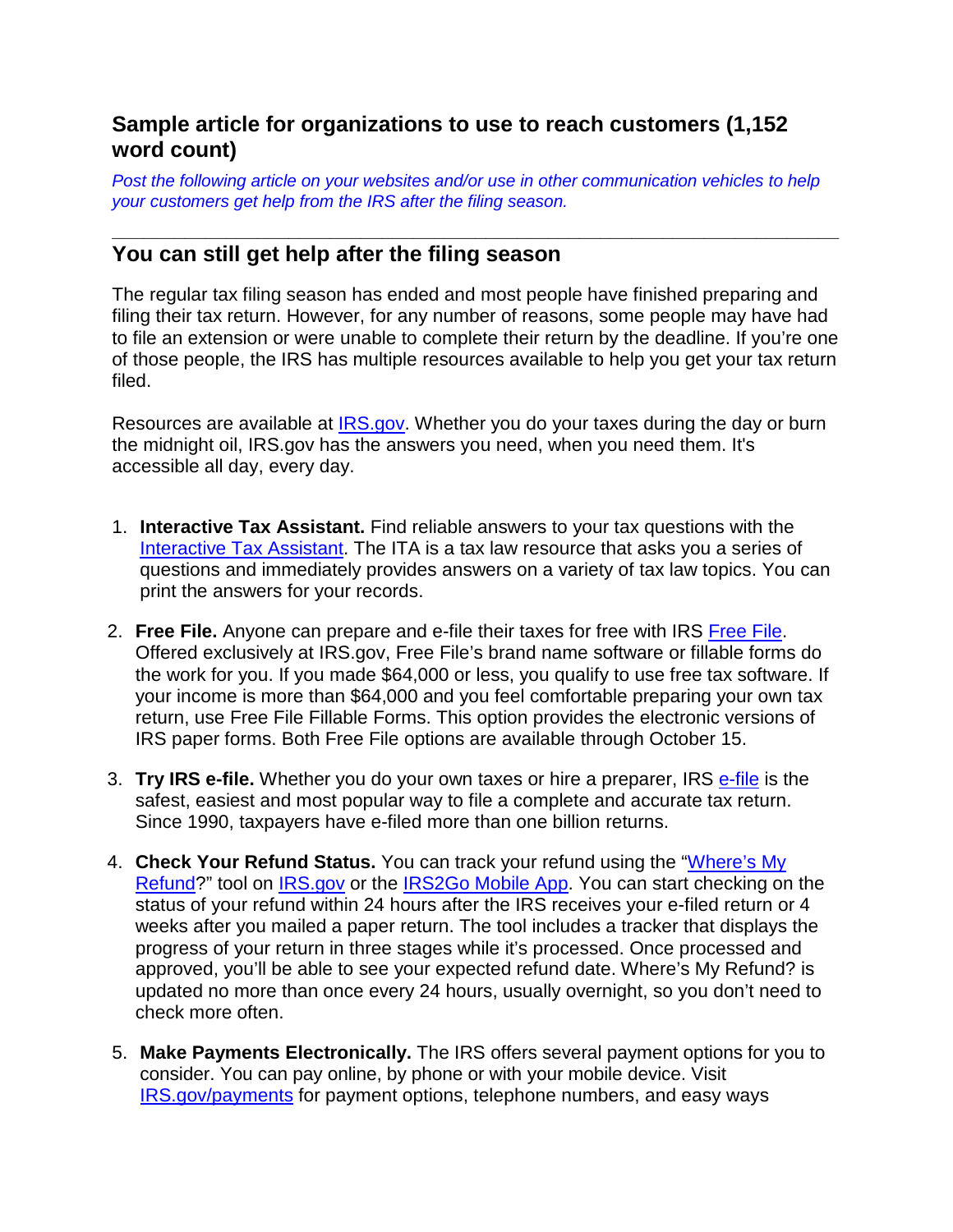to pay your taxes.

A popular option is IRS [Direct Pay.](https://www.irs.gov/Payments/Direct-Pay) You can pay your tax bill directly from a checking or savings account at no cost, and receive instant confirmation when you submit your payment. It's flexible as well, allowing you to schedule your payment up to 30 days in advance with the option to change or cancel your payment 2 business days before the payment date. You can also pay by [debit or credit card.](https://www.irs.gov/uac/Pay-Taxes-by-Credit-or-Debit-Card) The IRS does not charge a fee but convenience fees apply and vary by processor.

- 6. **Use the EITC Assistant.** The Earned Income Tax Credit is a benefit for working people with low to moderate income. To qualify, you must meet certain requirements and file a tax return, even if you do not owe any tax or are not required to file. Check your eligibility using the [EITC Assistant](https://www.irs.gov/credits-deductions/individuals/earned-income-tax-credit/use-the-eitc-assistant) tool. You may be among the millions of eligible workers who get the EITC this year.
- 7. **Get Tax Forms and Publications.** You can view and download [tax forms and](https://www.irs.gov/forms-pubs)  [publications](https://www.irs.gov/forms-pubs) any time. It's the easiest way to get IRS forms and publications. Be sure to check out IRS [eBooks](https://www.irs.gov/forms-pubs/ebooks) — a convenient way to read and review some of the most commonly used IRS tax products using mobile devices such as smart phones, tablets and eReaders. The eBook format makes it much easier to navigate a publication, adjust the print size, and add comments or bookmarks on mobile devices.
- 8. **Figure the Right Withholding.** The IRS [Withholding Calculator](https://www.irs.gov/individuals/irs-withholding-calculator) will help to ensure you do not have too much or too little income tax withheld from your pay.
- 9. **Request a Payment Agreement.** Paying all your taxes on time avoids penalties and interest. However, if you cannot pay your taxes in full, you may be eligible to use the [Online Payment Agreement Application](https://www.irs.gov/individuals/online-payment-agreement-application) to request an installment agreement.
- 10.**Get the Latest Tax Law Changes.** Learn about tax law changes that may affect your tax return. Special sections of the website highlight changes that affect individual and business taxpayers. Visit [Tax Law Questions](https://www.irs.gov/uac/tax-law-questions) to find a list of these helpful sections.

Many questions can be resolved online without having to travel to an IRS Taxpayer Assistance Center (TAC). All IRS TACs now require an appointment for in-person tax help. So, if face-to-face service is necessary, please call 844-545-5640 to reach an IRS representative who can help resolve your issue or schedule an appointment to get the help you need.

During the filing season, the [Volunteer Income Tax Assistance \(VITA\) program](https://www.irs.gov/individuals/free-tax-return-preparation-for-you-by-volunteers) is staffed with IRS-certified volunteers who prepare tax returns for people who qualify to use their services (generally individuals and families earning less than \$54,000). Although most of these sites closed after the filing season, a few sites remain open year-round to assist people with tax return preparation. To find out if a VITA site is open